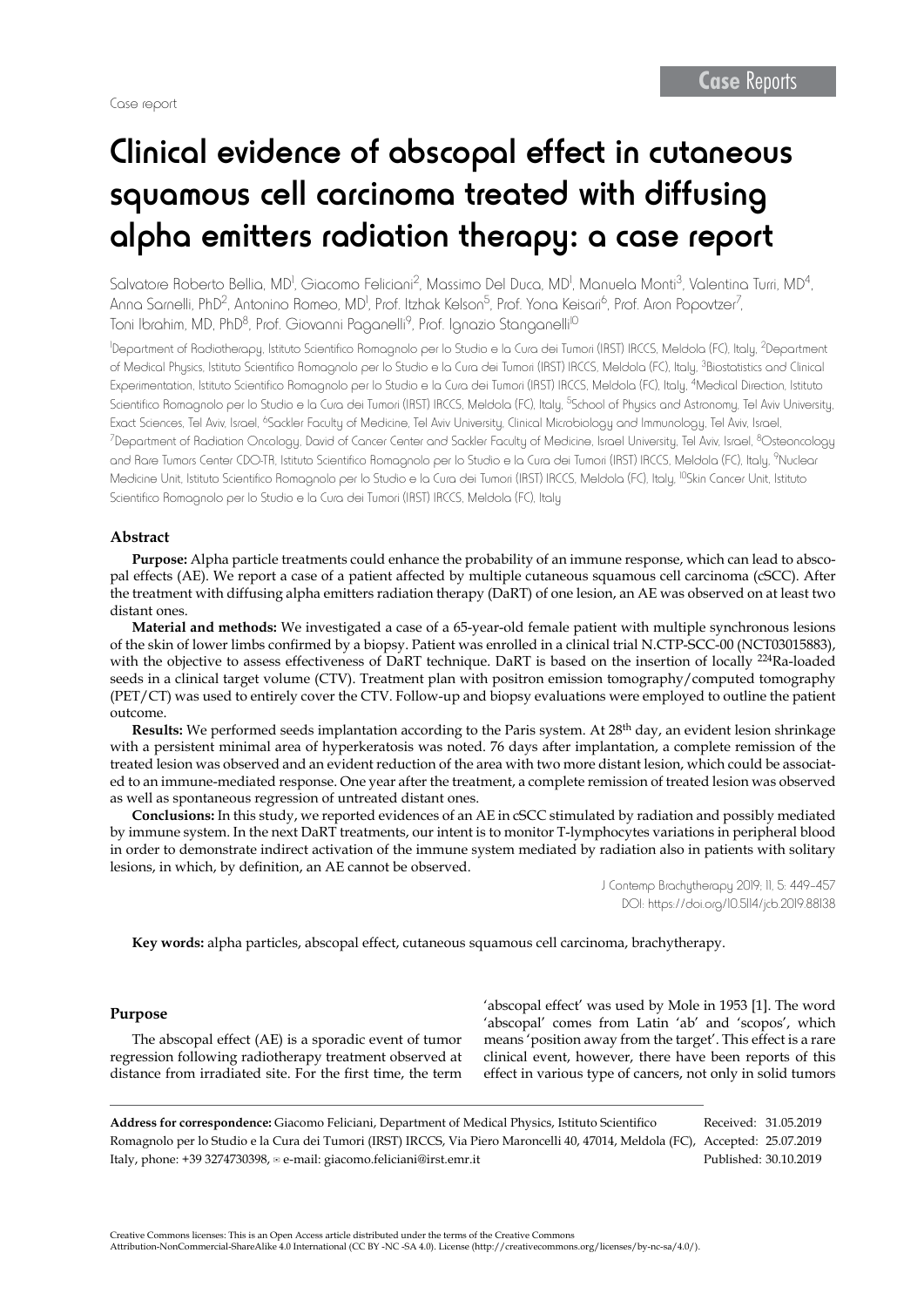but also in leukemias and lymphomas [\[2](https://www.ncbi.nlm.nih.gov/pubmed/26582738)[,3,](https://www.ncbi.nlm.nih.gov/pubmed/6185172)[4](https://www.ncbi.nlm.nih.gov/pubmed/23857404)]. In particular, for skin tumors, there have been reports of a case of Merkel cell carcinoma and several cases of melanoma [[5](https://www.ncbi.nlm.nih.gov/pubmed/21768497)[,6](https://www.ncbi.nlm.nih.gov/pubmed/25520039)[,7,](https://www.ncbi.nlm.nih.gov/pubmed/22560555)[8](https://www.ncbi.nlm.nih.gov/pubmed/24139999),[9](https://www.ncbi.nlm.nih.gov/pubmed/24661650)[,10](https://www.ncbi.nlm.nih.gov/pubmed/28109401)]. Recently, there has been growing evidence that high linear energy transfer (LET) radiations, such as alpha particles, are more prone to leverage this effect rather than low-LET X-rays usually used in external beam radiation therapy (EBRT) [[11,](https://www.ncbi.nlm.nih.gov/pubmed/28220126)[12](https://www.ncbi.nlm.nih.gov/pubmed/28275377)]. We report a case of a patient affected by cutaneous squamous cell carcinoma (cSCC). This patient had multiple synchronous lesions and after the treatment of one of the lesion with diffusing alpha emitters radiotherapy (DaRT), an abscopal effect was observed on two distant lesions. DaRT used in interstitial brachytherapy is an effective and short treatment [[13\]](https://www.ncbi.nlm.nih.gov/pubmed/29455924). As skin cancer incidence is rising worldwide and the interest in brachytherapy applications is growing continuously [\[14](https://www.ncbi.nlm.nih.gov/pubmed/30911310)[,15](https://www.ncbi.nlm.nih.gov/pubmed/29441092)], we decided to propose this treatment as an alternative to surgery. Patient refused surgery, since it was already applied multiple times [\[16](https://www.ncbi.nlm.nih.gov/pubmed/30314955)]. Furthermore, we didn't consider external beam radiotherapy; in our opinion, expected toxicity and duration of the treatment would have been higher [[17\]](https://www.ncbi.nlm.nih.gov/pubmed/29581964).

### **Material and methods**

### *Patient description*

We present a case of a Caucasian 65-year-old female patient who presented with multiple synchronous epithelial lesions of the lower limbs skin. She lived for three years (between the 24<sup>th</sup> and 26<sup>th</sup> year of age) in the Caribbean and most probably was overexposed to ultraviolet (UV) radiations. From the age of 58, she developed many metachronous epithelial cutaneous lesions that were surgically excised. Most of them were cSCC and a small percentage were keratoacanthomas (KA) confirmed by a biopsy. She did not experience any significant comorbidity. The patient denied spontaneous resolution of any individual lesion. Clinical suspect of multiple cSCC was confirmed by anatomo-pathological equipe on the most relevant lesions A and B (Figure 1). Lesion A in Figure 1

is characterized by a keratinizing erythematous nodule of about 15 mm, whereas lesion B shows mostly the same characteristics but it's larger (18 mm) and exophytic. Lesion A was qualified as G1, and lesion B as G2.

As a treatment, we proposed the enrollment in the international 'first in man' clinical trial N.CTP-SCC-00 (NCT03015883), which has the objective of assessing the safety and effectiveness of DaRT technique [\[18](https://clinicaltrials.gov/ct2/show/NCT03015883)]. This approach involves standard interstitial brachytherapy technique, with high relative biological effectiveness (RBE) of alpha particles.

### *Pretreatment examination*

The lesions were digitally photographed and physically measured with a ruler prior to DaRT seeds insertion. Imaging was done on a SIEMENS Biograph MCT 20 flow 4R PET/CT scanner using a standard PET/CT clinical protocol. Patient has fasted for at least 6 hours before performing intravenous administration of 18F-FDG (3.7 MBq/kg). Serum glucose concentrations were measured before FDG injection and were less than 200 mg/dl. After PET/CT scan imagining, gross tumor volume (GTV) contouring was performed by a radiotherapist. CTV is generated from GTV with an isotropic expansion of 5 mm to account for microscopic subclinical disease for this histology type. Physical and radiological measurements are taken as a reference for baseline lesion extension. In further treatments with different kind of histology and tumor volumes, different margin can be considered according to the radiotherapy recommendations for non-melanoma skin cancer [[19\]](https://www.ncbi.nlm.nih.gov/pubmed/22857860).

### *DaRT description*

DaRT is an interstitial brachytherapy technique in treatments of solid tumors with the insertion of 1 cm long <sup>224</sup>Ra-loaded seeds, as shown in Figure 2. <sup>224</sup>Ra decays into <sup>220</sup>Rn, which has the ability to diffuse into the tumor, with an average activity of 100 kBq each at calibration [\[20](https://www.ncbi.nlm.nih.gov/pubmed/20124656)]. These 1 cm long seeds are attached to sutures



**Fig. 1.** Lesion A (**A**) characterized by a keratinizing erythematous nodule of about 15 mm and lesion B (**B**) that is slightly larger (18 mm), with the same characteristics and exophytic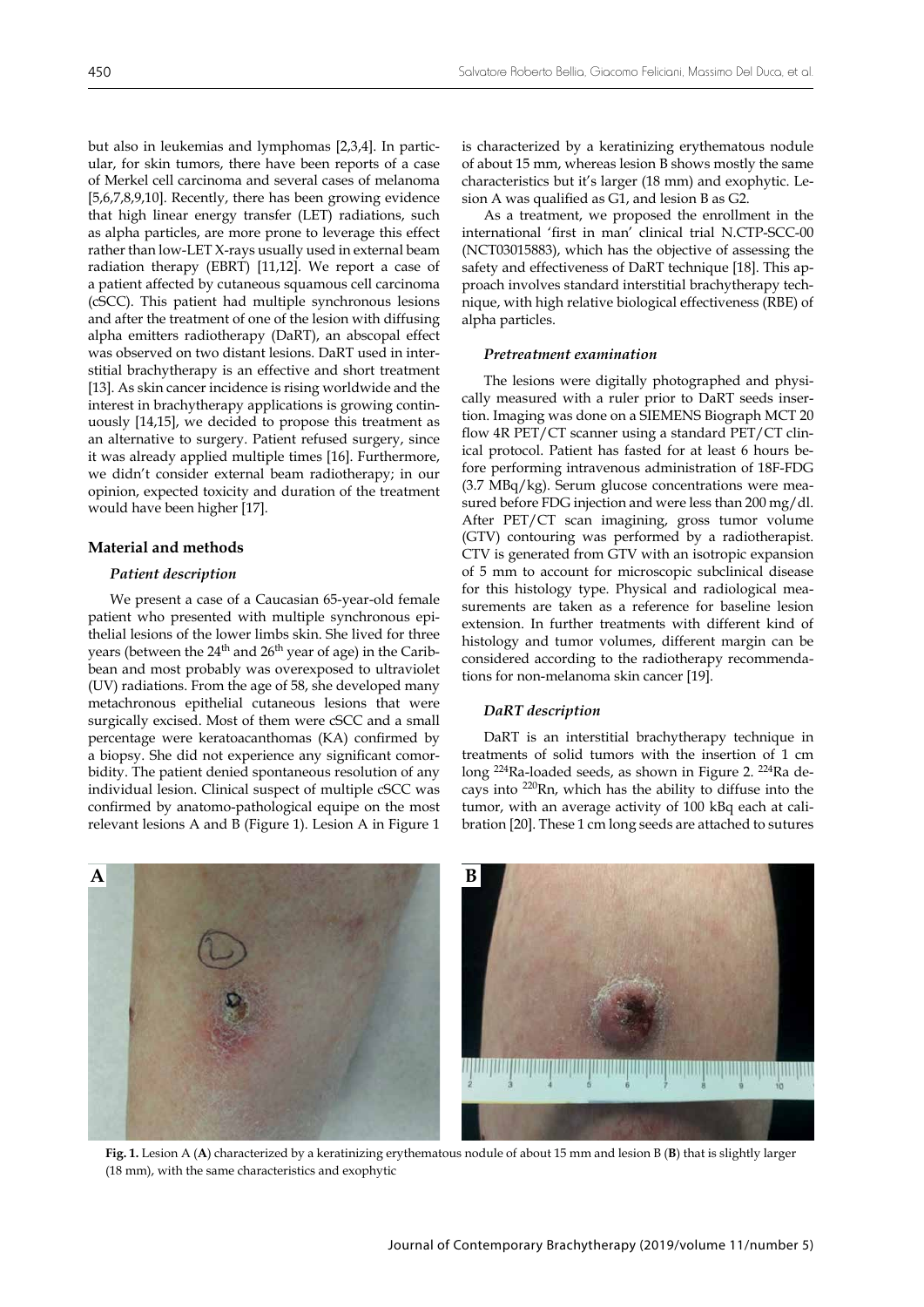

**Fig. 2.** Standard alpha needle applicator (**A**) with its sealed case showing on the label all the details about length of the needle, number of seeds, seed activity, and serial number. **B** – The appearance of iron seeds loaded with radium-224 and blue wires for suture

that are inserted directly in the tumor site by means of interstitial needles (Figure 2). 220Rn is released by recoil from 216Po and 212Pb atoms. 220Rn migrate to a radial distance of about 2-2.5 mm from the seed in tumor diffusing daughter-atoms and alpha particles, leading to the formation of an high absorbed dose region of at least 10 Gy in 15 days after implant, not considering the relative biological effectiveness (RBE) of alpha particles [[20](https://www.ncbi.nlm.nih.gov/pubmed/20124656)[,21](https://www.ncbi.nlm.nih.gov/pubmed/18059026)[,22](https://www.ncbi.nlm.nih.gov/pubmed/23225432)]. After this period, the implant is removed.

Few alpha particles passing by the cell nucleus are sufficient to destroy its membrane leading to cell death; their RBE is actually considered much higher and thus released dose is increased. Furthermore, their effectiveness is not dependent neither on oxygenation nor on cell cycle phase of the tumor cells.

High destructive power of alpha radiation comes from double string DNA damage and indirectly from vasculature rupture. Recurrence of treated tumor may depend on angiogenesis. The inhibition of major pro-angiogenic factors and multiple angiogenesis associated processes may be increased by high-RBE particles [\[11](https://www.ncbi.nlm.nih.gov/pubmed/28220126)[,23](https://www.ncbi.nlm.nih.gov/pubmed/22702646)]. Due to these features, alpha particles are mainly effective against CSCs (cancer stem cells) that are considered more resistant to low-RBE ionizing radiation of EBRT [[24\]](https://www.ncbi.nlm.nih.gov/pubmed/26904502).

### *Treatment planning procedure*

On the basis of PET/CT images, a treatment plan was created to evaluate appropriate quantity of seeds to entirely cover the CTV during the intervention. Oncentra brachytherapy treatment planning system was used in order to correctly arrange the required number of seeds, and to estimate the possible entrance points of needles. Figure 3A shows the treatment planning procedure. The seeds, each loaded with 100 kBq of <sup>224</sup>Ra, were placed according to geometrical arrangement of the Paris system that was adapted to the variable size of DaRT seeds, ranging from 1 cm to 6 cm in size and comparing to linear sources. The interspacing is modified according to the Paris system, with an optimal interspacing of 14 mm to 5 mm due to the alpha emission nature of  $224$ Ra source. Precise dose calculation cannot be performed as a commercial TPS for alpha particles, since dose deposition evaluation is not available; however, as stated in [\[20](https://www.ncbi.nlm.nih.gov/pubmed/20124656)], a coverage of 10 Gy is guaranteed at a radial distance of 2.5 mm. Furthermore, as per our experience, it is useful to perform a geometrical arrangement evaluation before the interventional treatment, with correct evaluation of the depth of lesion. If the lesion depth is above 5 mm, it is necessary to deliver the treatment with two or more different planes. Therefore, we estimated 5 needle applicators, loaded with 2 seeds for lesion A (15 mm diameter and 4.5 mm in depth, 10 seeds in total), and 5 needle applicators loaded with 2 seeds and 4 needle applicators loaded with 1 seed for lesion B (18 mm diameter and 6.5 mm in depth, 14 seeds in total).

### **Results**

### *Interventional treatment description*

Our initial intention was to treat during the same session the most relevant lesions A and B. However, in the day of implantation, lesion A appeared to be clearly enlarged (about  $2 \times 3$  cm) and we decided to treat only lesion A to ensure sufficient amount of seeds to adequately cover the target. Due to lesion enlargement, we had a mismatch between our treatment plan and the actual lesion dimension. Therefore, we planned to subsequently treat lesion B, with close monitoring during frequent follow-up visits as required by the protocol. Prior local anesthesia with 20 ml mepivacain + adrenalin 1 : 100,000 along the perimeter of the lesion, we contoured the CTV directly on the skin, and we performed the seeds implantation according to the Paris system: a total of 8 applicators (7 loaded with 2 seeds and 1 with 1 seed, for a total number of 15 seeds) were inserted with an intra-seed wire distance of about 5 mm on a single plane, 7 parallels, and 1 perpendicular to adequately cover the peripheral margin of CTV, as shown in Figure 4. The mismatch between the treatment planning and the actual treatment resulted in 5 seeds. After the implant, we performed a CT scan to verify the adequate geometrical disposition of the seeds inside the tumor, as preplanned. In Figures 3C and 3D, the difference between planning PET/CT and delivered treatment after lesion growth is presented. We would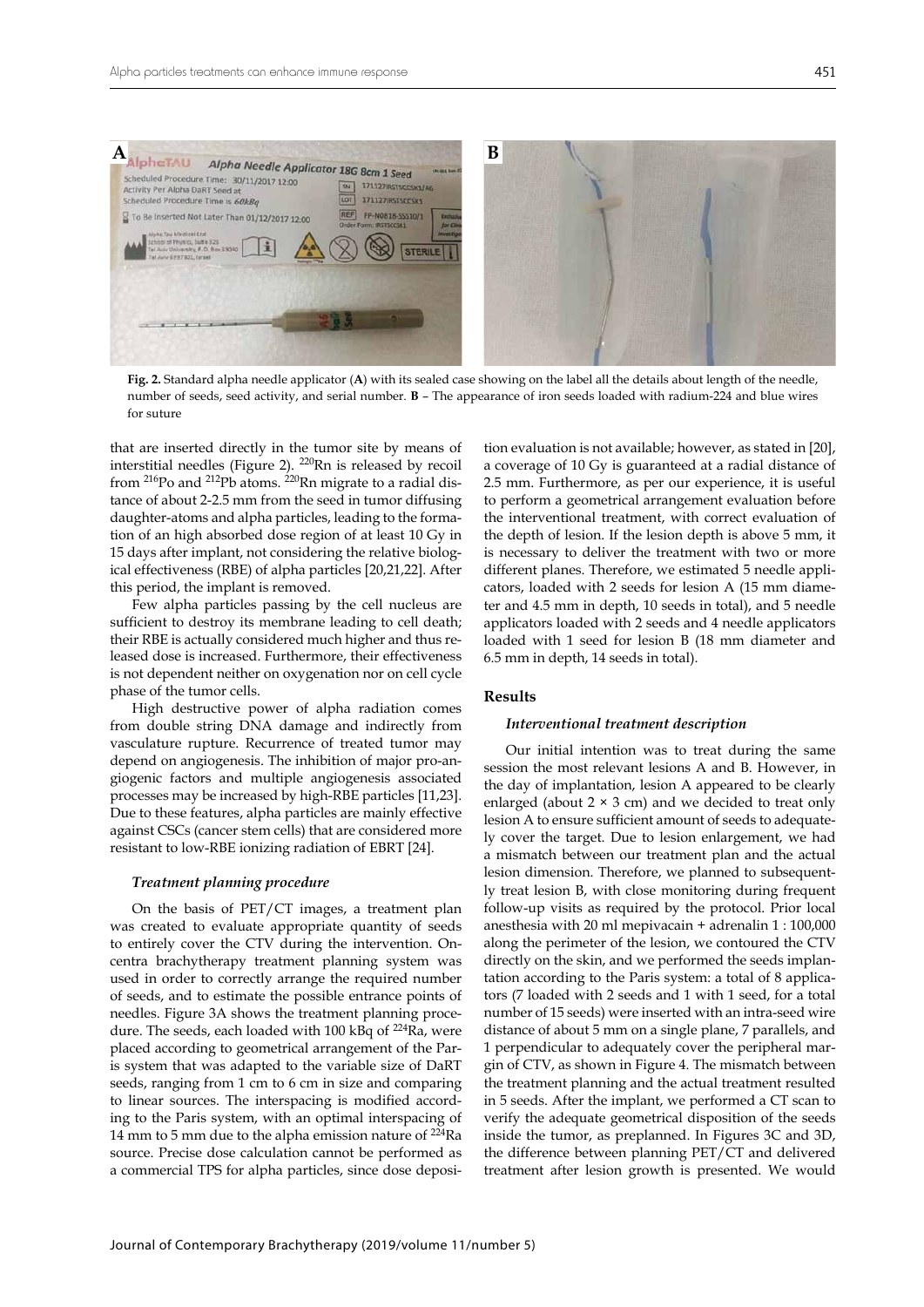

**Fig. 3. A**) The treated lesion B that has grown from treatment planning session; **B**) The pretreatment planning session, 5 needles of 2 seeds spaced between each other of about 3-4 mm to account for lesion swelling were foreseen for the CTV. The implant resulted in 7 needles with 2 seeds, 1 needle with 1 seed, for a total of 15 seeds. This underlines the importance of having spare needles before starting a procedure; **C**) Saggital view of the treatment planning; **D**) The fusion between preplanning PET and after treatment CT. An evident lesion growth between PET scan and intervention day

like to emphasize the importance of this early verification through CT scan because in case of unsatisfactory results, it is possible to 'correct the shot' and alter the position of any seed, which is in a different location than expected, or inserting any other/s for a better coverage of the entire CTV. However, the best imaging to evaluate tumor extension is to employ high frequency US during the implant procedure. After 15 days, 95% of the radiation was delivered and the seeds were removed. Generally, the removal is performed at day 15, and to deliver 100% of dose, 15 more days would be required, possibly resulting in uncomfortable tolerance level of the patient and unnecessary to reach the tumor killing dose.

Figure 5 (left side) shows an evident lesion shrinkage with a persistent minimal area of hyperkeratosis. To compare, the untreated lesion B in Figure 6.

Fifteen days after the treatment of lesion A, lesion B showed a noticeable reduction of its nodular component – persisted mild hyperkeratosis with perilesional erythema. On the 28th day, a dermatologist performed a re-biopsy of untreated lesion B and the residual lesion A, in accordance with suspected minimal area of persistence of disease, as shown in Figure 7. On the same date, a biopsy of a third lesion (C) was performed, on the contra-lateral thigh shown in Figure 7, in the perspective of a possible new DaRT treatment. Only lesion C resulted cSCC positive.

Histological examination of both, the treated lesion A and the untreated lesion B, showed no residual malignant cells. Following the complete tumor remission of the treated lesion A and the spontaneous regression of lesion B, we decided to plan a treatment for the third lesion C.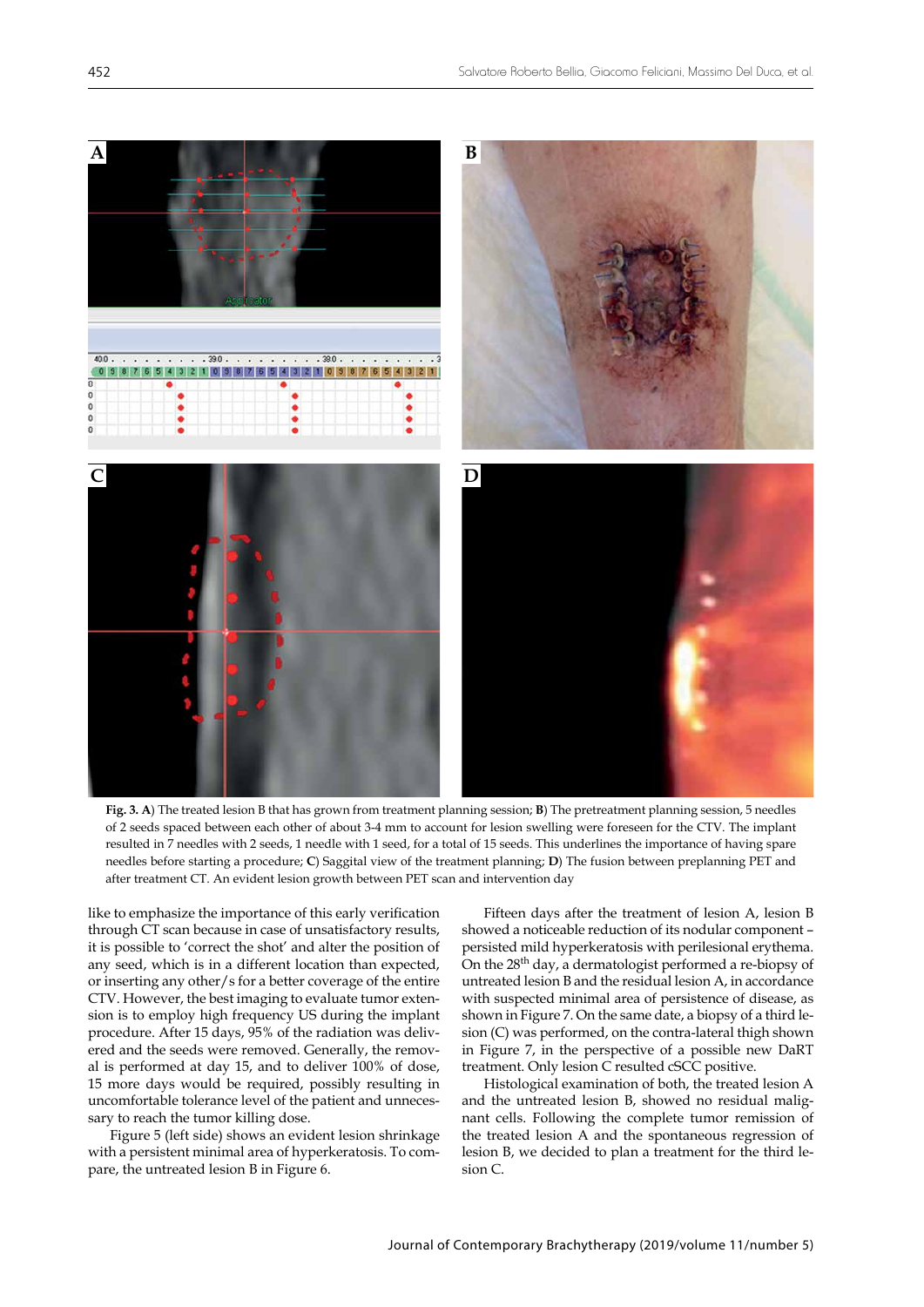

**Fig. 4. A**) Final appearance of lesion A one day after treatment; **B**) Fusion between the pretreatment PET/CT and the CT performed after the implant



**Fig. 5.** Appearance of lesion A at day 15 before (**A**) and immediately after (**B**) implant removal

However, two and a half months after the implant and about 10 days before the planned DaRT treatment, in a joint evaluation with dermatologist, we noted that lesion C was also in regression (as shown in Figure 8 right) and the scheduled treatment was canceled. Figure 8 shows the left side of the appearance of lesion A, B in the center, and C on the right, 76 days after the treatment. While the patient achieved a complete response in the targeted irradiated lesion (A left), an out-of-target tumor response in at least two distant sites (B and C) was noted. Lesion B was located about 15 cm from lesion A, whereas lesion C was located on the contralateral leg. One year after the treatment, a complete remission of treated lesion persists as well as spontaneous regression of untreated distant lesions.

Clinically, patient reported only a grade 1 erythema and a mild degree transitory pain in implant location during the 15 days of implant. No other adverse event occurred after implant removal.



Fig. 6. Modification of lesion B at 15<sup>th</sup> day after implant: marked reduction of its nodular component, with persisting mild hyperkeratosis with perilesional erythema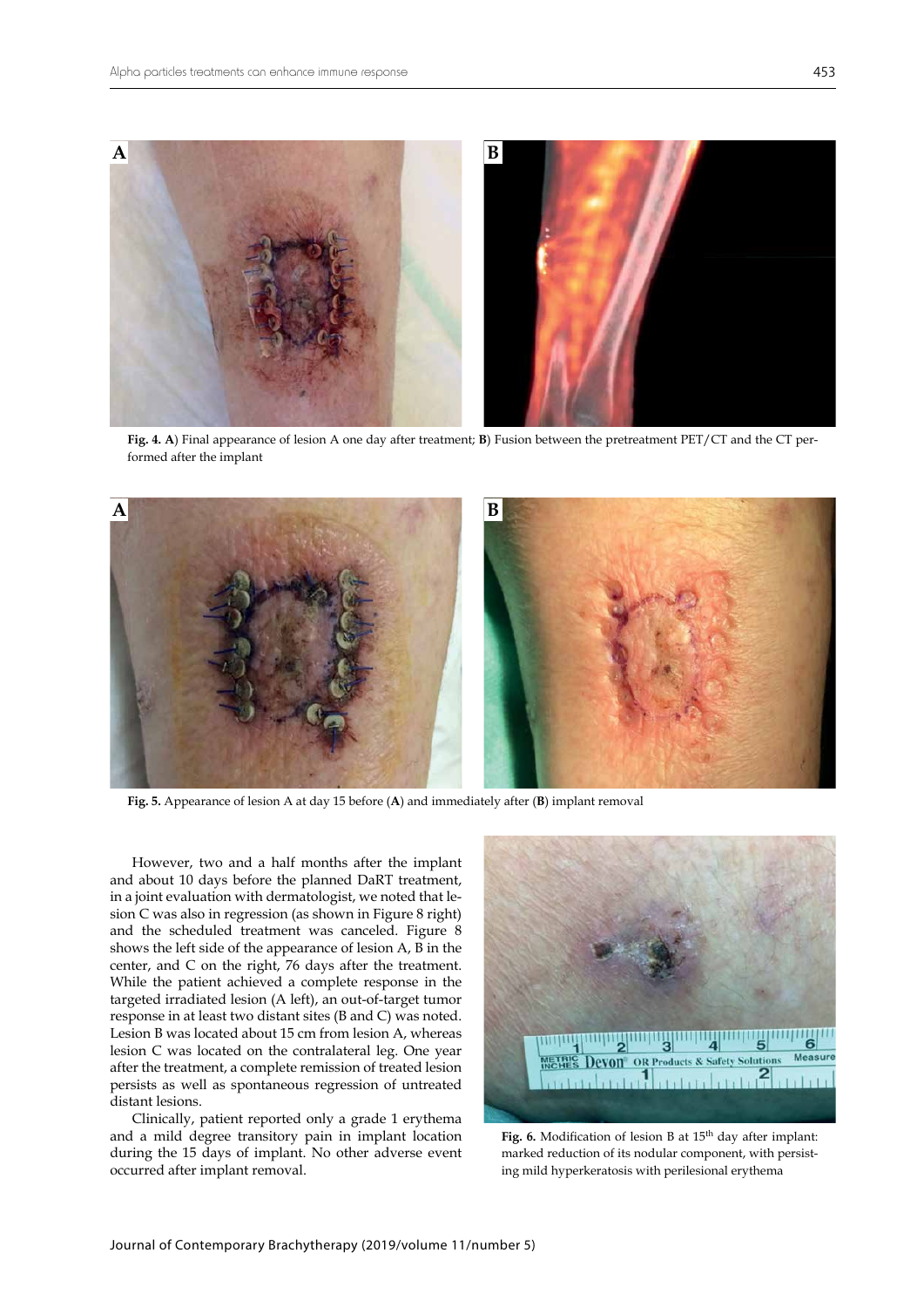

# **BOR Products & Safety Solut**

### **Discussion**

The mechanism of AE possibly associated with enhanced immune effect triggered by high-dose radiation, has not been clearly defined and is still not well understood. There are many theories on the abscopal effect. The first concept refers to lymphomas and leukemias; it is hypothesized that irradiation may lead to a release of substances toxic to lymphoma, and inhibit the production and secretion of substances responsible for continuation of tumor growth [[25](https://www.ncbi.nlm.nih.gov/pmc/articles/PMC2009962/)[,26](https://www.ncbi.nlm.nih.gov/pubmed/403163)[,27](https://www.ncbi.nlm.nih.gov/pubmed/7249526)]. The second theory applies to solid tumors, where local irradiation induces a release of cytokines (mitotic inhibitors), such as tumor necrosis factor (TNF), into the circulation that mediate a systemic antitumor effect [\[1,](https://www.ncbi.nlm.nih.gov/pubmed/13042090)[28](https://www.ncbi.nlm.nih.gov/pubmed/9824589)]. The third suggests that the abscopal effect is immune-mediated: irradiation of tumor in one site induces local release of circulating tumor antigens (CTA) and/or inflammatory factors that may mediate an increased immune response against unirradiated lesion that express similar tumor antigens; furthermore, local radiotherapy would augment the activity of natural killer cells [\[29](https://www.ncbi.nlm.nih.gov/pubmed/2482851)]. The last and most suggestive hypothesis, also named '*in vivo* vaccination', is that local tumor damage expose hidden tumoral antigens that are able to induce systemic antitumor immunity [[29](https://www.ncbi.nlm.nih.gov/pubmed/2482851)[,30](https://www.ncbi.nlm.nih.gov/pubmed/14967443)[,31](https://www.ncbi.nlm.nih.gov/pubmed/27814617)]. Accumulating evidences suggest that a dysfunction in the host systemic immunity and/or low immunogenic characteristics of the

**Fig. 7. A**) Re-biopsy on residual lesion A, in correspondence of suspected minimal area of persistence of disease; **B**) Re-biopsy of untreated lesion B; **C**) Biopsy of a third lesion, on the contra-lateral thigh, for a possible new DaRT treatment

tumor may favor the progression of cancer. Anti-tumor immune-mediated mechanisms are operative during tumor development and immune surveillance play an important role in cancer control. Tumor-derived immunosuppression constantly diminishes anti-tumor immune response.

Therefore, a treatment capable of restoring or strengthening the immune functions might constitute an effective antineoplastic treatment. Recent studies reports that radiotherapy can act as an immunostimulant, causing (for example) the immunogenic cell death and releasing the danger signals such as HMGB1 [\[32](https://www.ncbi.nlm.nih.gov/pubmed/19995238),[33\]](https://www.ncbi.nlm.nih.gov/pubmed/24480782). Thanks to the intrinsic characteristics of high-LET alpha particles, with its ability to induce an aggressive in situ tumor destruction (potent tumor ablation), DaRT treatment may play a very important role because it could stimulate an anti-tumor immune reactivity with more ease than low-LET radiation that is used with conventional external beam radiation therapy (EBRT). Furthermore, the destruction of the tumor by DaRT maintains an intact vasculature around the tumor, enabling an influx of immune cells to recognize and destroy tumor cells.

If confirmed, this ability could open up new scenarios for DaRT, also in a clinical situation, in which radiation treatment is usually considered of very little use. For instance, in cases where tumoricidal doses on whole tumoral mass with standard irradiation techniques is not pos-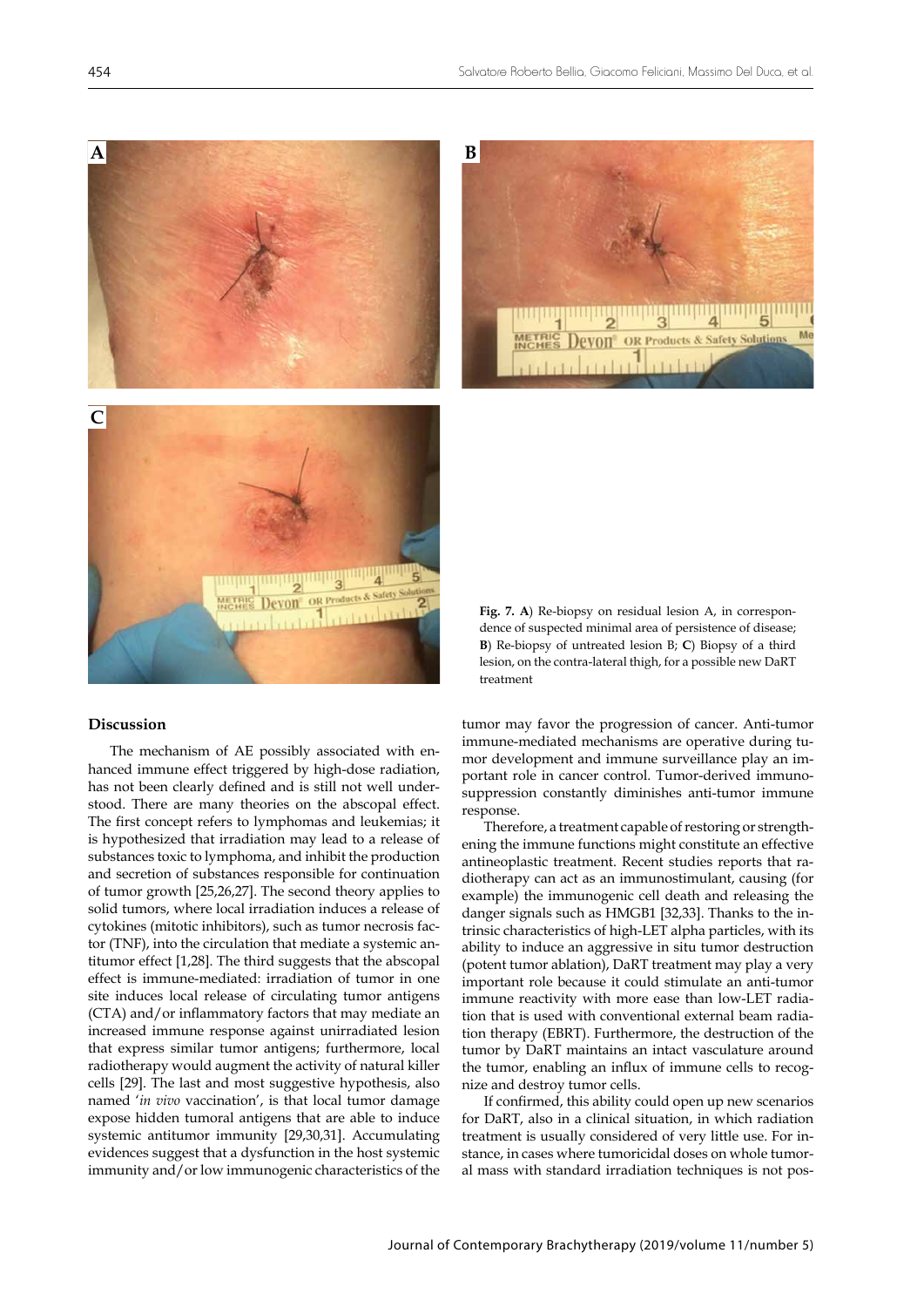

sible (previous irradiation, target difficult to reach, close proximity of organs at risk, multi-lesion diffused diseases, patient not able to sustain conventional fractionation), a partial radioablation (debulking) with DaRT would be able to trigger the awakening of the immune system. The immune system would then attack both the primary mass and any other lesion at further distance. This systemic anti-tumor immunity can be further augmented using immunoadjuvants and inhibition of immunosuppressive cells [\[34](https://www.ncbi.nlm.nih.gov/pubmed/27495172)].

Another possible interpretation of our observations is that there is a possibility of misdiagnosis of KA as cSCC. The KA is a cryptic tumor, described for the first time in 1888, also named as 'pseudotumor', 'regressing tumor', or 'self-healing SCC'. As evidenced from other names used to indicate this distinct nosological entity, KA in a considerable percentage of cases may spontaneously regress, but rarely evolves into an invasive form of SCC [[35,](https://www.ncbi.nlm.nih.gov/pubmed/10949454)[36](https://www.ncbi.nlm.nih.gov/pubmed/10021894)]. For this reason, it stands in a gray area between malignancy and benignity, and many reports describe it as a subtype of SCC with low-grade malignancy. In contrast, some physicians believe that KA is essentially a benign lesion that can undergo malignant transformation into conventional SCC [\[37](https://www.ncbi.nlm.nih.gov/pubmed/8214391)[,38](https://www.ncbi.nlm.nih.gov/pubmed/20043514),[39\]](https://www.ncbi.nlm.nih.gov/pubmed/20414090). It is assumed to originate from the hair follicle and its triphasic nature (proliferative, stabilization, regression) seems to really mimic the phases of the cycle of hair follicle. KA shares some

**Fig. 8.** Appearance of lesion A, B, and C at day 76 after implant

features with SCC, with similar cellular characteristics. A multitude of studies reveal no substantial differences between them not only clinically but also histopathologically.

In our study, the regression of untreated lesions B and C can be associated with an abscopal effect (AE) also because their regression time mismatch with the one observed for KA, which is between 3 to 6 months from the complete growth of lesion [[40\]](https://www.ncbi.nlm.nih.gov/pubmed/16630176). To our knowledge, this is the first case of an AE in a patient with multiple synchronous cSCC as well as the first case of an AE in a patient receiving DaRT treatment. We were able to observe this rare phenomenon in our patient also thanks to this unusual presentation of multiple synchronous lesions. By definition, we would not have had any chances to notice an AE if we had treated a patient with a solitary lesion.

### **Conclusions**

In this study, according to our experience, we reported the first case of AE in cSCC. KA is very rare in multiple synchronous form and it gradually loses the capacity of spontaneous regression when it begins to exhibit characteristics of SCC. Furthermore, the occurrence time of KA spontaneous regression mismatches with the one observed in our patient, which was too fast, about 1 month against 3 to 6 months [[40\]](https://www.ncbi.nlm.nih.gov/pubmed/16630176). All these evidences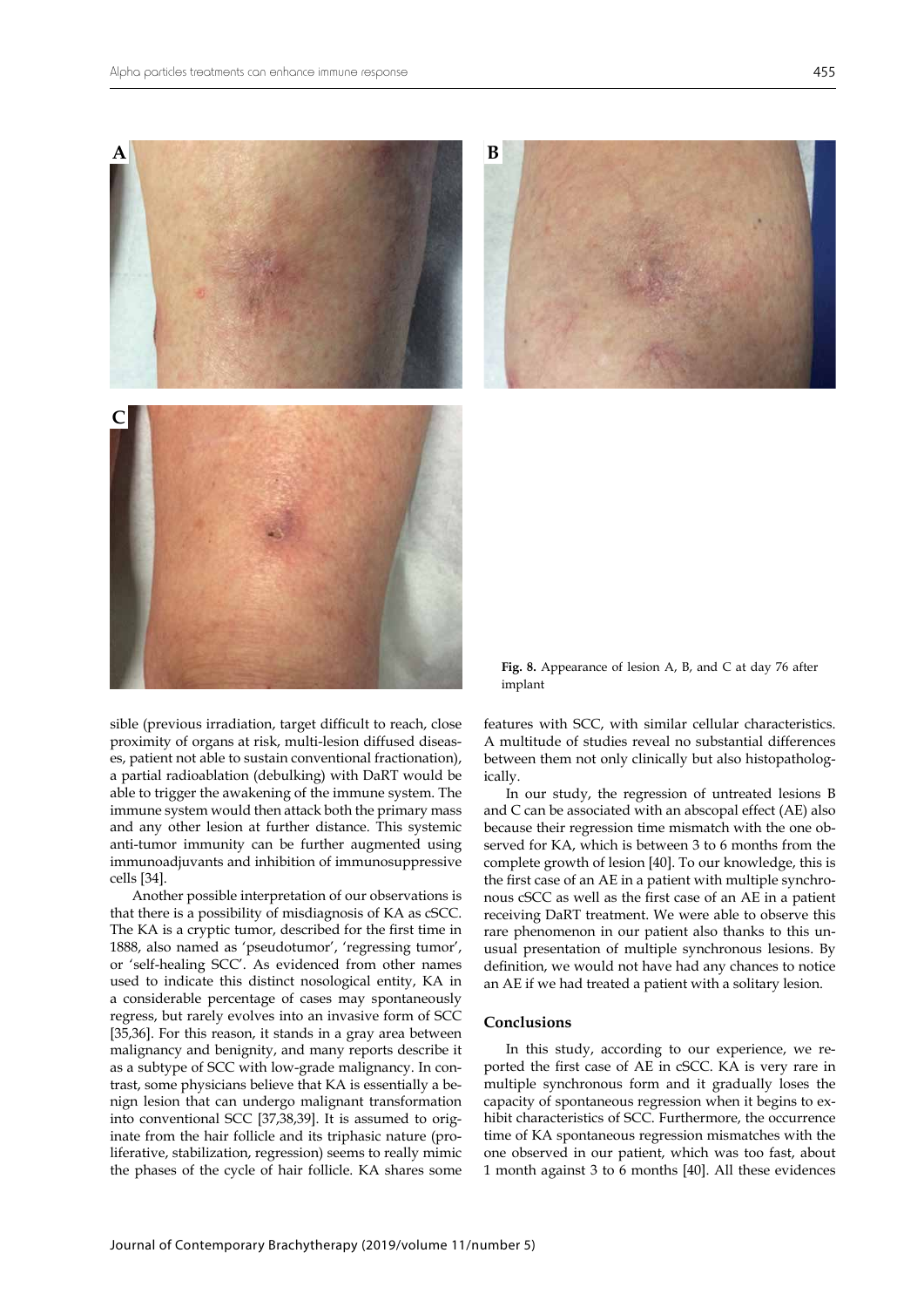support our hypothesis that an abscopal effect is stimulated by radiation and probably mediated by the immune system. In the next DaRT treatments, our intent is to monitor circulating soluble markers and immune cells such as T-lymphocytes. Largest changes from baseline in peripheral blood at different time points or induced de novo subpopulations can demonstrate indirectly the activation of the immune system mediated by radiation also in patients with solitary lesions, in which by definition, an abscopal effect cannot be observed. These evidences will further support recent findings on radiation used as immunological adjuvant in numerous clinical scenarios, also in advanced stage diseases [[41,](https://www.ncbi.nlm.nih.gov/pubmed/23112958)[42\]](https://www.ncbi.nlm.nih.gov/pubmed/30397353). Finally, DaRT technique is not complex; however, is still relatively new and requires standardization and specific training as other brachytherapy technique [[43,](https://www.ncbi.nlm.nih.gov/pubmed/30038646)[44](https://www.ncbi.nlm.nih.gov/pubmed/27648088)[,45](https://www.ncbi.nlm.nih.gov/pubmed/30038647)[,46](https://www.ncbi.nlm.nih.gov/pubmed/28725254)].

### **Ethics approval and consent to participate**

The patient is enrolled in the international 'first in man' clinical trial N.CTP-SCC-00 (NCT03015883); the protocol was approved by our regional ethical committee.

### **Consent for publication**

The patient had signed an informed consent to publish information included in this case report.

### **Availability of data and material**

All data generated or analyzed during this study are included in this published article and its supplementary information files.

### **Funding**

This study was funded by the Alpha Tau Medical LTD.

### **Disclosure**

Salvatore Roberto Bellia, Giacomo Feliciani, Massimo Del Duca, Manuela Monti, Valentina Turri, Anna Sarnelli, Ignazio Stanganelli, Giovanni Paganelli, Antonino Romeo, Toni Ibrahim report no conflict of interest.

Itzhak Kelson reports personal fees from the Alpha Tau Medical during conducting of the study; personal fees from the Alpha Tau Medical, outside the submitted work. In addition, Dr. Kelson has a patent for a radiotherapy device issued to the Alpha Tau Medical.

Yona Keisari reports grants and personal fees from the Alpha Tau Medical during the conduct of the study. In addition, Prof. Yona Keisari has a patent 'A radioactive surface source and a method for producing the same' pending.

Aharon Popovtzer reports grants and personal fees from the Alpha Tau Medical during the conduct of the study.

### **References**

1. [Mole RH. Whole body irradiation; radiobiology or medicine?](https://www.ncbi.nlm.nih.gov/pubmed/13042090) *Br J Radiol* [1953; 26: 234-241.](https://www.ncbi.nlm.nih.gov/pubmed/13042090)

- 2. [Abuodeh Y, Venkat P, Kim S. Systematic review of case re](https://www.ncbi.nlm.nih.gov/pubmed/26582738)[ports on the abscopal effect.](https://www.ncbi.nlm.nih.gov/pubmed/26582738) *Curr Probl Cancer* 2016; 40: 25-37.
- 3. [Rees GJ, Ross CM. Abscopal regression following radiothera](https://www.ncbi.nlm.nih.gov/pubmed/6185172)[py for adenocarcinoma.](https://www.ncbi.nlm.nih.gov/pubmed/6185172) *Br J Radiol* 1983; 56: 63-66.
- 4. [Siva S, Callahan J, MacManus MP et al. Abscopal effects after](https://www.ncbi.nlm.nih.gov/pubmed/23857404) [conventional and stereotactic lung irradiation of non-small](https://www.ncbi.nlm.nih.gov/pubmed/23857404)[cell lung cancer.](https://www.ncbi.nlm.nih.gov/pubmed/23857404) *J Thorac Oncol* 2013; 8: e71-72.
- 5. [Cotter S, Dunn GP, Collins KM et al. Abscopal effect in a](https://www.ncbi.nlm.nih.gov/pubmed/21768497) pa[tient with metastatic merkel cell carcinoma following radia](https://www.ncbi.nlm.nih.gov/pubmed/21768497)[tion therapy: Potential role of induced antitumor immunity.](https://www.ncbi.nlm.nih.gov/pubmed/21768497) *Arch Dermatol* [2011; 147: 870-872.](https://www.ncbi.nlm.nih.gov/pubmed/21768497)
- 6. [Maverakis E, Cornelius LA, Bowen GM et al. Metastatic mel](https://www.ncbi.nlm.nih.gov/pubmed/25520039)anoma – a [review of current and future treatment options.](https://www.ncbi.nlm.nih.gov/pubmed/25520039) *[Acta Derm Venereol](https://www.ncbi.nlm.nih.gov/pubmed/25520039)* 2015; 95: 516-524.
- 7. [Stamell EF, Wolchok JD, Gnjatic S et al. The abscopal effect](https://www.ncbi.nlm.nih.gov/pubmed/22560555) associated with a [systemic anti-melanoma immune response.](https://www.ncbi.nlm.nih.gov/pubmed/22560555) *Radiat Oncol Biol* [2013; 85: 293-295.](https://www.ncbi.nlm.nih.gov/pubmed/22560555)
- 8. [Bramhall RJ, Mahady K, Peach AHS. Spontaneous regression](https://www.ncbi.nlm.nih.gov/pubmed/24139999) [of metastatic melanoma – clinical evidence of the abscopal](https://www.ncbi.nlm.nih.gov/pubmed/24139999) effect. *[Eur J Surg Oncol](https://www.ncbi.nlm.nih.gov/pubmed/24139999)* 2014; 40: 34-41.
- 9. [Barker CA, Postow MA. Combinations of radiation therapy](https://www.ncbi.nlm.nih.gov/pubmed/24661650) [and immunotherapy for melanoma: a](https://www.ncbi.nlm.nih.gov/pubmed/24661650) review of clinical outcomes. *Radiat Oncol Biol* [2014; 88: 986-997](https://www.ncbi.nlm.nih.gov/pubmed/24661650).
- 10. [Espenel S, Vallard A, Rancoule C et al. Critical reviews in](https://www.ncbi.nlm.nih.gov/pubmed/28109401) [oncology/hematology melanoma: last call for radiotherapy.](https://www.ncbi.nlm.nih.gov/pubmed/28109401) *[Crit Rev Oncol Hematol](https://www.ncbi.nlm.nih.gov/pubmed/28109401)* 2017; 110: 13-19.
- 11. [Ebner DK, Tinganelli W, Helm A](https://www.ncbi.nlm.nih.gov/pubmed/28220126) et al. The immunoregula[tory potential of particle radiation in cancer therapy.](https://www.ncbi.nlm.nih.gov/pubmed/28220126) *Front Immunol* [2017; 8: 1-8.](https://www.ncbi.nlm.nih.gov/pubmed/28220126)
- 12. [Fernandez-Gonzalo R, Baatout S, Moreels M. Impact of par](https://www.ncbi.nlm.nih.gov/pubmed/28275377)[ticle irradiation on the immune system: From the clinic to](https://www.ncbi.nlm.nih.gov/pubmed/28275377) mars. *[Front Immunol](https://www.ncbi.nlm.nih.gov/pubmed/28275377)* 2017; 8: 177.
- 13. [Guinot JL, Rembielak A, Perez-Calatayud J et al. GEC-](https://www.ncbi.nlm.nih.gov/pubmed/29455924)[ESTRO ACROP recommendations in skin brachytherapy.](https://www.ncbi.nlm.nih.gov/pubmed/29455924) *Radiother Oncol* [2018; 126: 377-385](https://www.ncbi.nlm.nih.gov/pubmed/29455924).
- 14. [Tagliaferri L, Kovács G, Aristei C et al. Current state of inter](https://www.ncbi.nlm.nih.gov/pubmed/30911310)[ventional radiotherapy \(brachytherapy\) education in Italy:](https://www.ncbi.nlm.nih.gov/pubmed/30911310) [results of the INTERACTS survey.](https://www.ncbi.nlm.nih.gov/pubmed/30911310) *J Contemp Brachytherapy* [2019; 11: 48-53](https://www.ncbi.nlm.nih.gov/pubmed/30911310).
- 15. [Kovács G, Tagliaferri L, Valentini V. Is an Interventional On](https://www.ncbi.nlm.nih.gov/pubmed/29441092)[cology Center an advantage in the service of cancer patients](https://www.ncbi.nlm.nih.gov/pubmed/29441092) [or in the education? The Gemelli Hospital and INTERACTS](https://www.ncbi.nlm.nih.gov/pubmed/29441092) experience. *[J Contemp Brachytherapy](https://www.ncbi.nlm.nih.gov/pubmed/29441092)* 2017; 9: 497-498.
- 16. [Lancellotta V, Kovács G, Tagliaferri L et al. The role of per](https://www.ncbi.nlm.nih.gov/pubmed/30314955)[sonalized Interventional Radiotherapy \(brachytherapy\) in](https://www.ncbi.nlm.nih.gov/pubmed/30314955) [the management of older patients with non-melanoma skin](https://www.ncbi.nlm.nih.gov/pubmed/30314955) cancer. *J Geriatr Oncol* [2019; 10: 514-517.](https://www.ncbi.nlm.nih.gov/pubmed/30314955)
- 17. [Lancellotta V, Kovács G, Tagliaferri L et al. Age is not a](https://www.ncbi.nlm.nih.gov/pubmed/29581964) lim[iting factor in interventional radiotherapy \(brachytherapy\)](https://www.ncbi.nlm.nih.gov/pubmed/29581964) [for patients with localized cancer.](https://www.ncbi.nlm.nih.gov/pubmed/29581964) *Biomed Res Int* 2018; 2018: [2178469](https://www.ncbi.nlm.nih.gov/pubmed/29581964).
- 18. [Popovtzer A. Alpha radiation emitters device for the treat](https://clinicaltrials.gov/ct2/show/NCT03015883)[ment of squamous cell carcinoma.](https://clinicaltrials.gov/ct2/show/NCT03015883) https://clinicaltrials.gov/ ct2/show/NCT03015883.
- 19. [Khan L, Choo R, Breen D et al. Recommendations for CTV](https://www.ncbi.nlm.nih.gov/pubmed/22857860) [margins in radiotherapy planning for non melanoma skin](https://www.ncbi.nlm.nih.gov/pubmed/22857860) cancer. *Radiother Oncol* [2012; 104: 263-266](https://www.ncbi.nlm.nih.gov/pubmed/22857860).
- 20. [Arazi L, Cooks T, Schmidt M et al. The treatment of solid tu](https://www.ncbi.nlm.nih.gov/pubmed/20124656)[mors by alpha emitters released from 224 Ra-loaded sources](https://www.ncbi.nlm.nih.gov/pubmed/20124656) [– internal dosimetry analysis.](https://www.ncbi.nlm.nih.gov/pubmed/20124656) *Phys Med Biol* 2010; 55: 1203- [1218](https://www.ncbi.nlm.nih.gov/pubmed/20124656).
- 21. [Cooks T, Arazi L, Schmidt M et al. Growth retardation and](https://www.ncbi.nlm.nih.gov/pubmed/18059026) [destruction of experimental squamous cell carcinoma by in](https://www.ncbi.nlm.nih.gov/pubmed/18059026)[terstitial radioactive wires releasing diffusing alpha-emitting](https://www.ncbi.nlm.nih.gov/pubmed/18059026) atoms. *Int J Cancer* [2008; 122: 1657-1664.](https://www.ncbi.nlm.nih.gov/pubmed/18059026)
- 22. [Cooks T, Tal M, Raab S et al. Intratumoral 224 Ra-loaded](https://www.ncbi.nlm.nih.gov/pubmed/23225432) [wires spread alpha-emitters inside solid human tumors in](https://www.ncbi.nlm.nih.gov/pubmed/23225432)